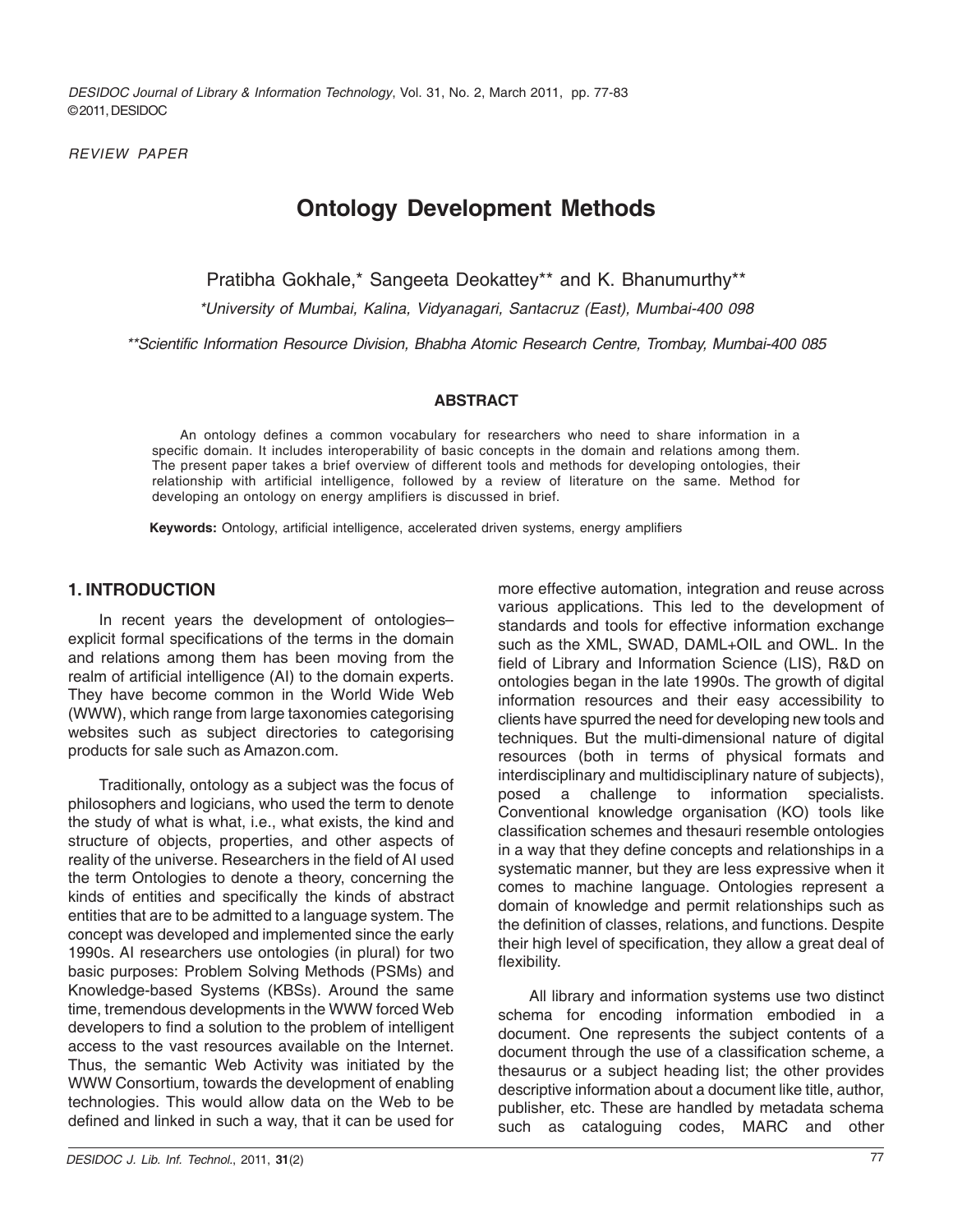bibliographic description formats and more recently Dublin Core, FRBR, RDF, and XML. The main problem in the context of interoperability is a bibliographic description format that in one library may not be compatible with the format of another library. If a piece of information is downloaded from the Internet, it is represented in an entirely different format. Therefore, achieving homogeneity in heterogeneous digital information resources is a real challenge.

An ontology incorporates both a subject representational vocabulary and a bibliographic description format, and can be made compatible with any digital information resource in a library or any webpage from the Internet. Because at the syntactic level, it uses web-enabled bibliographic description formats and at the semantic level, apart from standard IS&R tools, an ontology also makes use of free index terms, to represent the subject contents of a document. In this way, interoperability is achieved both at the syntactic and semantic levels by applying principle of ontology. Some of the reasons for developing ontology are:

- $\ddot{\bullet}$  To share common understanding of the structure of information among people or software developers
- $\bullet$  To enable optimum use of domain knowledge in a specified subject area
- $\ddot{\bullet}$  To differentiate domain knowledge from operational knowledge
- $\ddot{\bullet}$  To do analysis of domain knowledge in the given area to make it explicit

# **2. ONTOLOGY DEVELOPMENT TOOLS**

There are a number of tools available freely on the Internet, for developing new ontologies. The important ones are:

**Ontolingua** (http://ksl.stanford.edu/software/ontolingua): It is a set of tools written in Common LISP. It was one of the first tools to be developed in the 1990s at the Knowledge Systems Laboratory of Stanford University. It provides a repository of ontologies to assist the users in creating new ontologies and amending the existing ones collaboratively.

**WebOnto** (http://kmi.open.ac.uk/projects/webonto/): It was developed by the Knowledge Media Institute of the Open University, UK. It supports creation and editing of ontologies and collaborative browsing.

**Cyc** (http://cyc.com/): It is an AI project that attempts to assemble a comprehensive ontology and knowledge base of everyday common sense knowledge with the goal of enabling AI applications to perform human-like reasoning.

# **3. ONTOLOGY DEVELOPMENT METHODS**

As stated earlier, **i**n the field of AI, ontologies have been used in PSM and KBS. Hobbs<sup>1</sup> proposed a general structure for a different underlying conceptualisation of the world; one that would be particularly well-suited to language as opposed to philosophical ontology, which is independent of language. Reynaud and Tort<sup>2</sup>, Heijst and Schreiber<sup>3</sup> and Gomez-Perez<sup>4</sup> developed ontologies for PSMs. O'Leary<sup>5</sup> discussed the role of ontology in knowledge bases and knowledge management and in another paper<sup>6</sup>, he highlighted the problems in using ontologies for KBSs. Two pioneering papers described how to develop and build ontologies. One was by Noy and McGuinness<sup>7</sup> and another by Guarino<sup>8</sup>.

A comparative review of the state-of-the-art in ontology design was described by Noy and Hafner<sup>9</sup>. The use of specific tools and services to develop collaborative ontologies was reported by Farquhar and Fikes<sup>10</sup> in their study on the "Ontolingua" server. Borst and Ackermann<sup>11</sup> described a formal ontology called PHYSSYS in the domain of Engineering. Visser<sup>12</sup> made a comparative study of four ontologies in the field of law. Valente and Russ<sup>13</sup> presented a case study in building and reusing an ontology in the field of air campaign planning. Lopez and Gomez-Perez<sup>14</sup>, gave guidelines for developing a chemical Ontology using two ontology building tools: MethOntology and Ontology DEsign (ODE).

Duineveld and Stoter<sup>15</sup> compared various Ontology tools available on the Internet for engineering domain. Holsapple and Joshi<sup>16</sup>, provided different approaches such as inspirational, inductive, deductive, synthetic and collaborative in the design of ontologies. Everett<sup>17</sup>, et al., described means to resolve issues of synonymy through the use of natural language in designing new ontologies. Kohler18, *et al.* paved the way to bridge the gap between an HTML-based system and an RDF-based system, by linking words in texts to concepts in ontologies. Kim19, *et al.* detailed the development of a methodology for an ontology management system, based on philosophical texts. Dahab<sup>20</sup>, et al. described an automatic ontology construction method from natural language English text.

### **4. DIFFERENCES BETWEEN A THESAURUS AND AN ONTOLOGY**

Differences between a thesaurus and an ontology are shown in Table 1.

# **5. CURRENT IS&R TOOLS: SOME PROBLEMS**

The development of international databases, emergence of the Internet, and digital libraries as source of vast amount of information have stressed the need to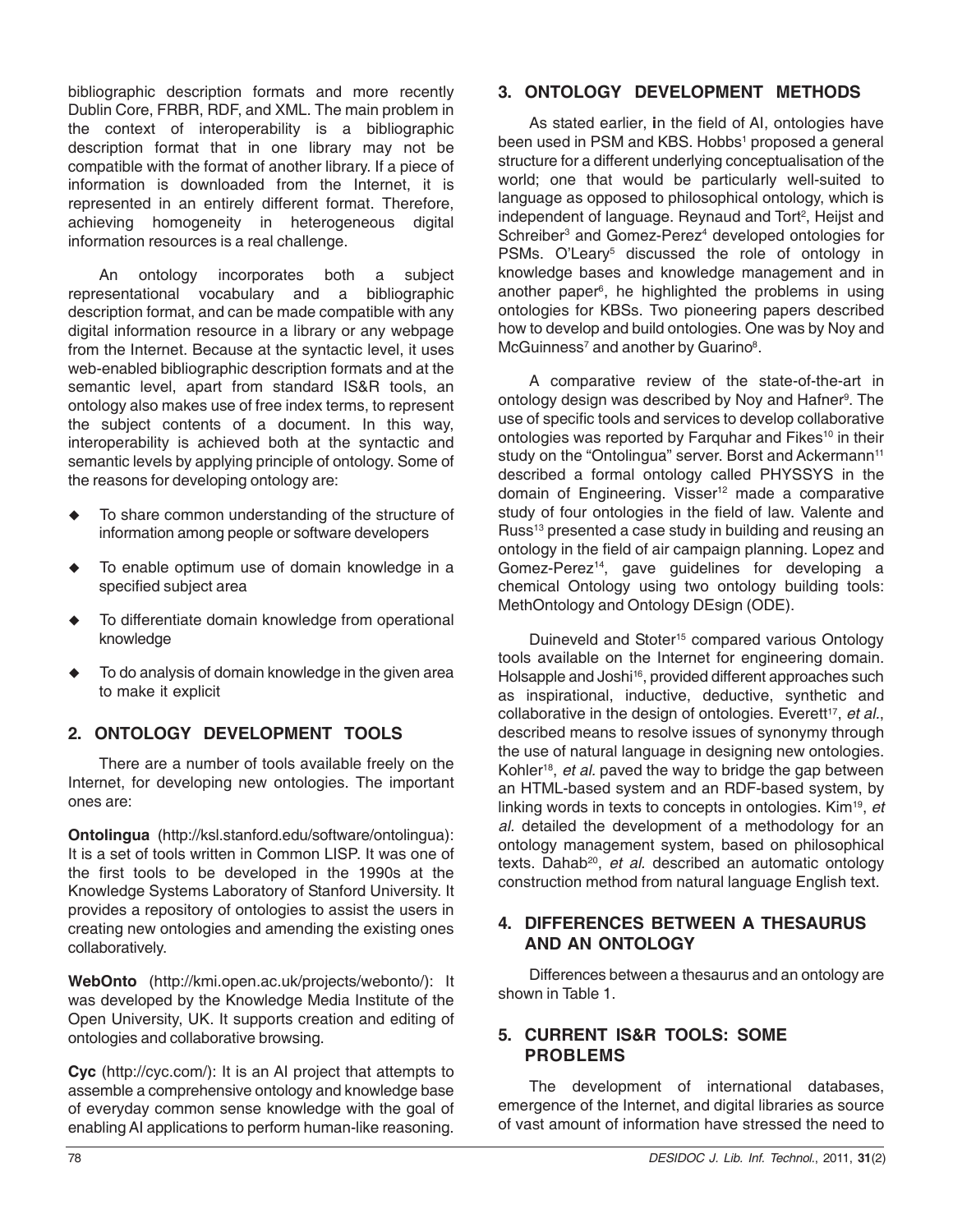| Thesaurus                                                                                                              | Ontology                                                                                                                     |  |  |
|------------------------------------------------------------------------------------------------------------------------|------------------------------------------------------------------------------------------------------------------------------|--|--|
| It belongs to post-coordinate indexing era.                                                                            | Its roots are in philosophy.                                                                                                 |  |  |
| It is a controlled vocabulary tool with descriptors to<br>reflect subject content of a source and a subject<br>domain. | It is a controlled vocabulary tool using free-text terms to describe<br>a specific subject domain.                           |  |  |
| It is somewhat rigid in its construction.                                                                              | It is totally flexible allowing multiple choice of entries.                                                                  |  |  |
| It has single dimension.                                                                                               | It is multidimensional in nature.                                                                                            |  |  |
| It can be manually created or machine generated.                                                                       | It can be created only using high level software programs.                                                                   |  |  |
| It is built on the principle of literary warrant.                                                                      | Literary warrant concept as well as problem-solving methods<br>and knowledge-based systems form its basis.                   |  |  |
| Only three kinds of relationships exist BT, RT, and NT.                                                                | The relationships are potentially poly-hierarchical in nature.                                                               |  |  |
| It does not provide definitions.                                                                                       | It can provide definitions, meanings, and relationships.                                                                     |  |  |
| The relationships are exhibited in a vertical manner.                                                                  | No fixed pattern of representing concepts can be interlinked as<br>such.                                                     |  |  |
| The super-ordinate and sub-ordinate classes are<br>determined solely in accordance with the knowledge<br>domain.       | The super-ordination and sub-ordination of classes are mostly<br>decided by the ontology developer depending on the purpose. |  |  |

|  |  | Table 1. Difference between a thesaurus and an ontology |  |  |  |  |  |  |
|--|--|---------------------------------------------------------|--|--|--|--|--|--|
|--|--|---------------------------------------------------------|--|--|--|--|--|--|

reorganise information in a more effective way. The interdisciplinary and multidisciplinary areas cover several subject domains simultaneously, making it difficult to develop appropriate vocabulary, and control or indexing tools for organisation and dissemination of information. Construction of both classification schemes and thesauri is a highly skilled job. There is, therefore, a need to develop a new tool which can address these problems. Generally, libraries and information centres use a twopronged approach to information encryption. One system for vocabulary control (using classification, and other indexing tools) and another for bibliographic data description (cataloguing codes, metadata systems, etc.). Heterogeneous sources of information, (both syntactically and semantically), available on the Internet, necessitate the development of a standard format for digital information exchange. Therefore, ontologies can be used for this purpose. An ontology incorporates both a vocabulary and a metadata format.

# **6. LIBRARY AND INFORMATION SCIENCE PERSPECTIVE**

Dahlberg<sup>21</sup> was one of the first L&IS professionals to identify the link between classification structure and ontology. In her paper "Ontical Structures and Universal Classification", she described the Ontological foundations of modern classification systems. Gopinath and others reinforced and corroborated her theories. Hjorland<sup>22</sup> has delved into the ontological, epistemological, and sociological factors, affecting a domain of knowledge. According to him, all domains are dynamic, and any KO tool should be able to reflect the constant changes in any domain and incorporate them in the new ever-changing structure of knowledge. An experiment to convert a controlled vocabulary into ontology was reported by Qin and Poling<sup>23</sup>. They used the controlled vocabulary of ERIC descriptors to develop an ontology on education and

educational materials. According to them, the major difference between the thesauri and ontologies, lies in the values added through deeper semantics, in describing digital objects, both conceptually and relationally. At the 7<sup>th</sup> International ISKO Conference on Knowledge Research and Organisation, the second session focused on epistemological foundations for knowledge structures and analysis. Silva and Rocha<sup>24</sup>, suggested an alignment process at the ontological level for merging ontologies.

At the same Conference, Negrini and Zozi<sup>25</sup>, focused on the way ontological structures can aid the understanding and modelling of works of art. In the Networked Knowledge Organisation Systems (NKOS) group, Mai26 held a series of workshops in conjunction with the Digital Libraries Conference and ACM+IEEE joint conference on digital libraries since 2001. At their 6<sup>th</sup> workshop, "Building a Meaningful Web from Traditional KO Systems to New Semantic Tools", all the seven presentations focused on how traditional systems for KO can be transformed into Ontologies. In another study, Gnoli and Poli<sup>27</sup>, investigated the meaning of ontology as a model for KO, in the current Internet scenario, Ding28 reviewed the importance of ontologies in the development of the semantic Web. He discussed the definition of ontologies, kinds of ontologies, ontology tools, ontology language and some important ontology projects. Ding and Foo, in another study, presented a two-part review. In the first part of the review<sup>29</sup>, state-of-the-art techniques on semi-automatic and automatic Ontology generation were detailed. The second part of the review $30$  dealt with ontology mapping and evolving. McGuinness<sup>31</sup> and Kim<sup>32</sup> summarised their comments on the development of ontologies and the Web's growing dependence on them.

As far as methodologies for developing ontologies is concerned, an important study by Poli<sup>33</sup>, highlights ontological sub-theories and the use of domain analysis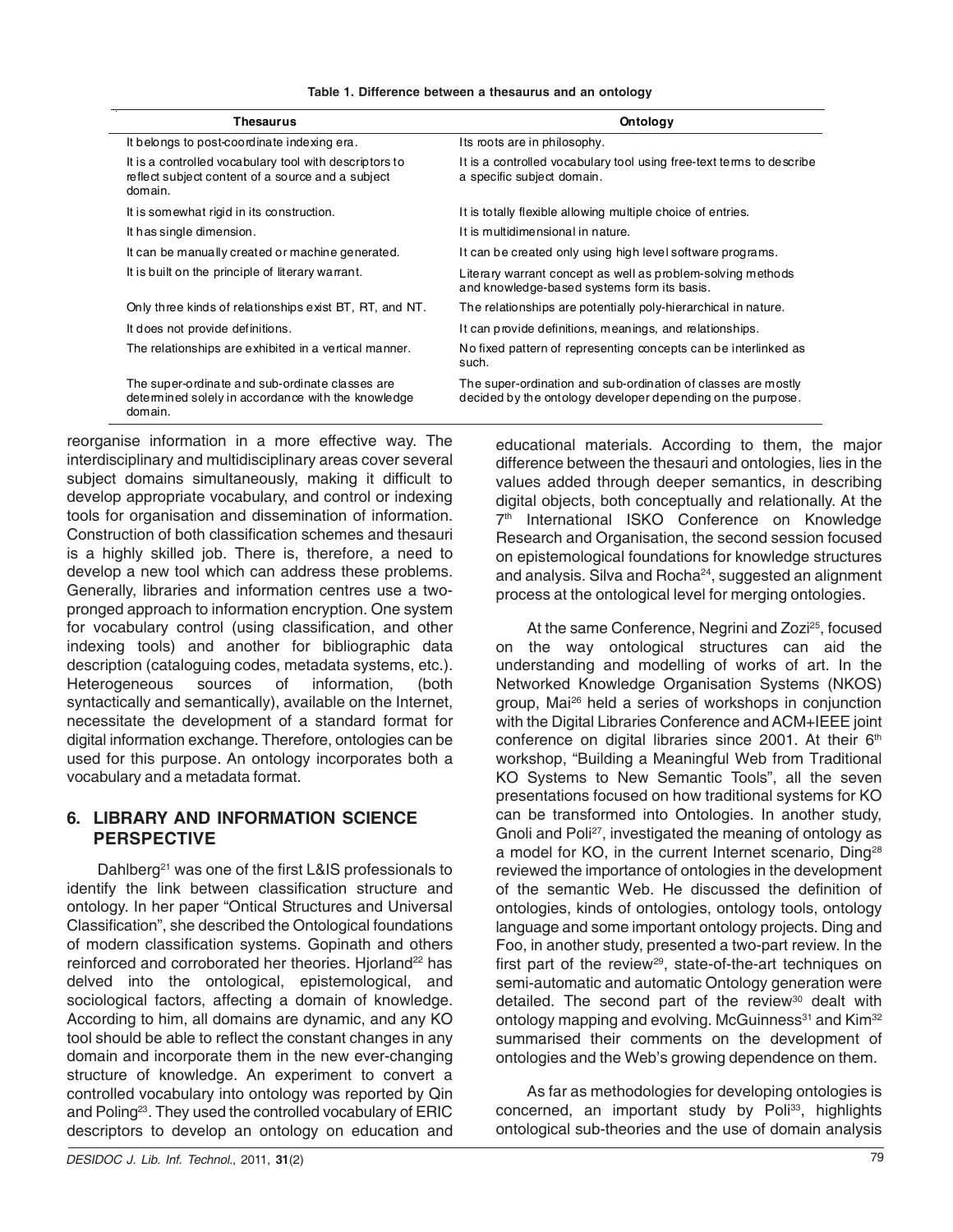for developing an ontology. Ironically, this methodology in the field of AI, utilises domain analysis, an integral part of L&IS. Similarly, Prieto-Diaz<sup>34</sup> also used a domain analysis and a faceted approach to build ontologies with a software tool called 'DARE'. Most of the current ontological projects, use readily-available ontology tools for developing new ontologies. Charlet<sup>35</sup>, et al. describe a methodology to build a medical ontology from textual reports, using a natural language processing tool; the SYNTEX software. Sanchez and Moreno<sup>36</sup> described an automatic and unsupervised methodology that addresses the non-taxonomic learning process for constructing domain ontologies. Roche and Kodratoff<sup>37</sup> presented a text-mining approach, to extract candidate terms from a corpus.

A clustering-based approach for developing cultural ontologies, was reported by Srinivasan38, *et al*. The study concluded that a semi-automated method was useful in resolving the twin problems of scalability and interoperability in developing ontology. Another study by He and Hou39, substantiated Srinivasan's view that semiautomatic construction of a domain ontology was more fruitful. They used a statistical NLP technique for mining of the concepts, developing the taxonomic as well as the non-taxonomic relationships and formalising the ontology. Ziyu and Lei<sup>40</sup> reported the development of a domain ontology on high-speed railway, combining terms from a thesaurus with other key concepts suggested by subject experts. The Unified Software Development Process**,** a widely used standard in software engineering, formed the basis for developing a methodology for an ontology in the e-business domain<sup>41</sup>. The UMLS meta thesaurus was used by Zeng<sup>42</sup>, to develop an ontology on traditional Chinese medicine. Hiorland<sup>43</sup> addressed the theoretical problem in developing ontologies.

According to him, a basic knowledge of concept theory was essential for information scientists as well as KO experts. The best understanding and classification of theories of concepts, is to view and classify them in accordance with epistemological theories (empiricism, rationalism, historicism and pragmatism). The strength of an ontology lies in the use of both standard vocabulary terms as well as free index terms.

Dotsika<sup>44</sup> reinforced this view, by reconciling an ontology with a folksonomy and also proposed a common framework for reconciling both a formal descriptive system as represented by an ontology and an informal descriptive system, represented by a folksonomy. An automatic domain ontology construction method based on FCA, was reported by Lei Wang45, *et al*. Using Content analysis, facet analysis, and clustering Deokattey*46*, *et al*., described a method for developing a domain ontology in the multidisciplinary area of accelerator driven systems in nuclear physics.

# **7. ACCELERATOR-DRIVEN SYSTEMS**

Accelerator-driven systems is an interdisciplinary and multidisciplinary subject domain. It is a part of the broad area of physics, particularly particle physics, atomic and nuclear physics, and nuclear and reactor engineering. Accelerators are huge electromagnetic devices that give high energy to subatomic particles, which then collide with targets. Particles are being used in a variety of ways for the benefit of mankind. Cancer therapy, medical and industrial imaging, radiation processing, electronics, measuring instruments, new manufacturing processes, and materials are some of the areas where accelerated particles are being used. Another promising use of particle accelerators is in producing clean, safe and almost inexhaustible amount of nuclear energy. The amount of energy produced is much more than energy utilised, hence they are called energy amplifiers (EA).

Accelerator-driven systems are used for several purposes. Some of the important applications of ADS are for R&D in Particle Physics, for generating nuclear energy, for destruction of high-level radioactive waste and for breeding or producing additional nuclear fuel.

# **8. METHODOLOGY**

For the purpose of developing a sample domain ontology on EA, INIS database was used for picking up keywords. Steps followed were as under:

# **8.1 Process of Conceptualisation**

This process was initiated through the preparation of the final list of keywords and descriptors, which formed the basis for developing the ontology. Six hundred seventy nine descriptors were downloaded from the bibliographic records of the INIS database and saved as an Excel file.

# **8.2 Grouping and Interlinking of the Descriptors**

In the first step, each descriptor was linked to the other through a one-to-one or one-to-many correspondence between the descriptors depending on the type of the descriptor. Table 2 depicts a sample of such an interlinked file of descriptors. Among these descriptors, 10 descriptors with highest frequency of occurrence were identified as core clusters around which several minor or smaller clusters were developed. Thus, each descriptor was a part of a basic semantic unit, consisting of a minimum of three descriptors. These descriptors were:

- 81 transmutation
- 73 accelerators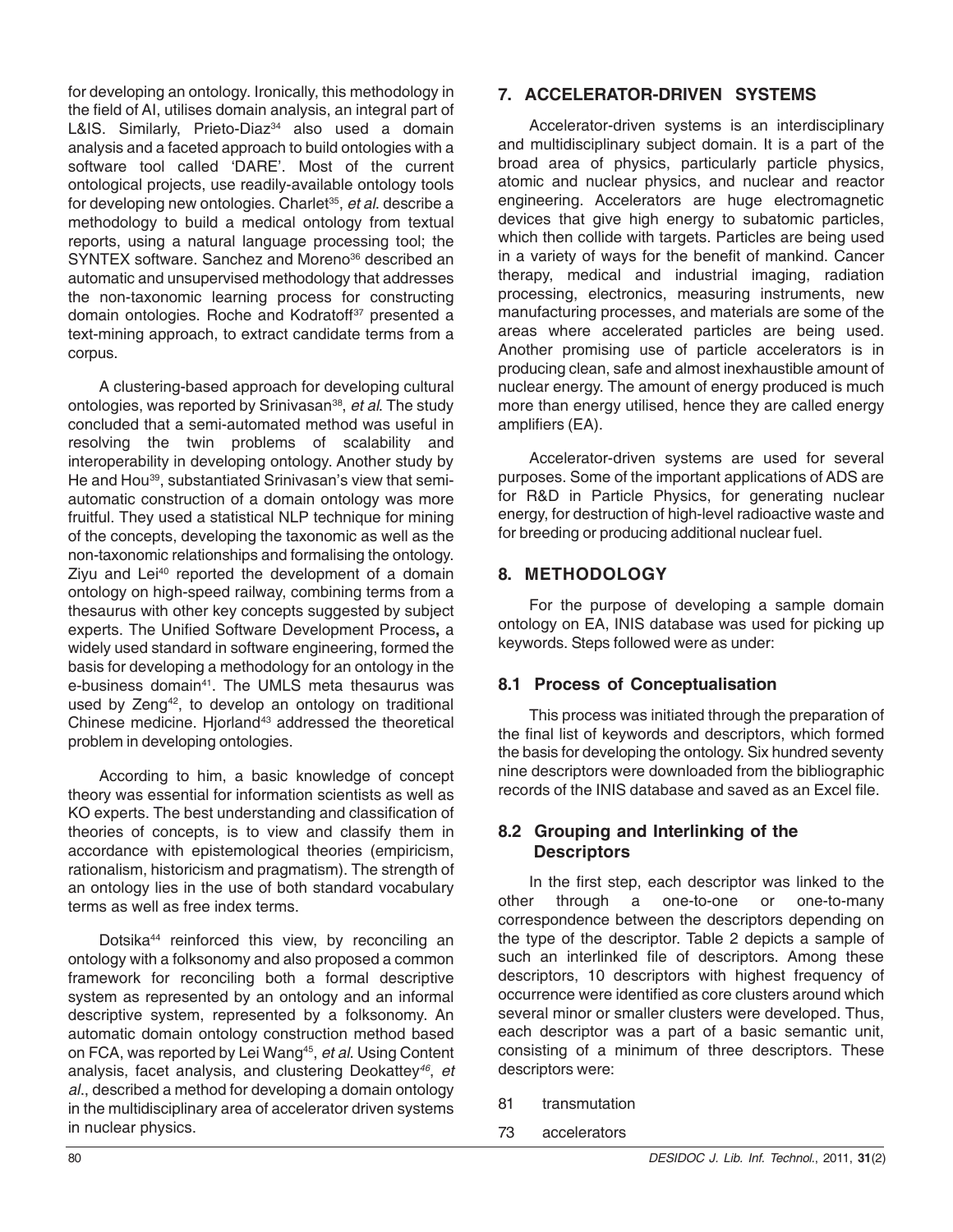|  |  |  |  | Table 2. A sample display of one of the main clusters on accelerators |
|--|--|--|--|-----------------------------------------------------------------------|
|  |  |  |  |                                                                       |

| Cyclic accelerators    | Beams          | Targets            | <b>Neutrons</b>        |
|------------------------|----------------|--------------------|------------------------|
| Quadrupole linacs      | Beam dynamics  | Target chambers    | Neutron beams          |
| Synchrotrons           | Neutron beams  | Thorium 232 target | Multiplication factors |
| <b>ECR</b> ion sources | Beam emittance | Lead 208 target    | Neutron transport      |
| Cyclotrons             | Beam injection | Eutectics          | Ultra cold neutrons    |

#### 59 nuclear-reactions

- 56 reactors
- 55 elements
- 50 beams
- 50 metals
- 49 nucleon-beams
- 49 particle-beams
- 49 proton-beams

Under these core clusters, other descriptors identified and downloaded from the INIS database, were grouped to form smaller clusters, on the basis of Facet analysis and semantic similarity. Each of the descriptors under any of the core groups, could belong to more than one core group (Table 2).

# **8.3 Software for Designing the Ontology**

A special program was written to develop the ontology, in a web-based environment. The following three-tier architecture was used to develop the domain ontology.

- $\ddot{\bullet}$ Active server pages
- $\ddot{\bullet}$ Web server (IIS)
- $\ddot{\bullet}$ MS Access

### **8.4 Organising the Keywords/Descriptors File**

In the first step, the interlinked Excel file (the semantic network) of all descriptors on EA was fully updated.

# **8.5 Organising the Bibliographic Data File**

The bibliographic records on EA (129) downloaded from INIS database formed the core data for the domain ontology on EA. These records were downloaded and saved as a separate text file. Only certain mandatory fields for each bibliographic record were downloaded from the INIS database. These fields were Author, Corporate Author, Title (both original and translated), Publisher, Year of Publication, Language, Collation, Report No. (in case of technical reports), Source, Descriptors, and Abstract.

This edited text file of bibliographic data input was then saved as an HTML file.

# **8.6 Uploading Data onto the Web-enabled Platform**

Both the keywords/descriptors file and the bibliographic file were uploaded onto the Web-based platform developed for the domain ontology. The methodology for the present domain ontology on EA was thus developed using facet analysis techniques, which are an integral part of LIS studies. This methodology can be used to develop a domain ontology both for pure subject domains as well as for interdisciplinary subject domains.

### **9. CONCLUSION**

The focus of much of the research in AI is on the emulation of problem solving behaviour. AI applications include medical diagnosis, natural language interpretation, robotics, programming, game playing, vision, speech, pattern recognition, and fact retrieval. Therefore, most of the work on the design and development of ontologies was carried out in the late 1990s and in the beginning of early 2000s. Apart from domain knowledge, ontologies in the field of AI have to incorporate operational knowledge, to simulate real-life problems and function as Expert Systems.

Semantic Web initiatives by the W3C, saw a number of Web developers designing ontologies for interoperability among various systems. Ontologies form an integral part of the semantic Web architecture. The ontology layer represents the semantic Web's central metadata artery, where simple descriptive to complex classificatory schemas are created and registered so that agents can intelligently interpret data, make inferences, and perform tasks. Ontologies are metadata systems. In the context of information science, ontologies are still at a nascent stage. There is as yet no consensus on the definition of ontology. If an ontology has to be developed, the first requirement would be, that it should be based on the concept of literary warrant; which means that only domain knowledge would be utilised to develop an ontology. Secondly, in the present era of reusable modules of ontologies for various applications, interoperability is a major issue, which means an ontology should be flexible and yet be Web-enabled.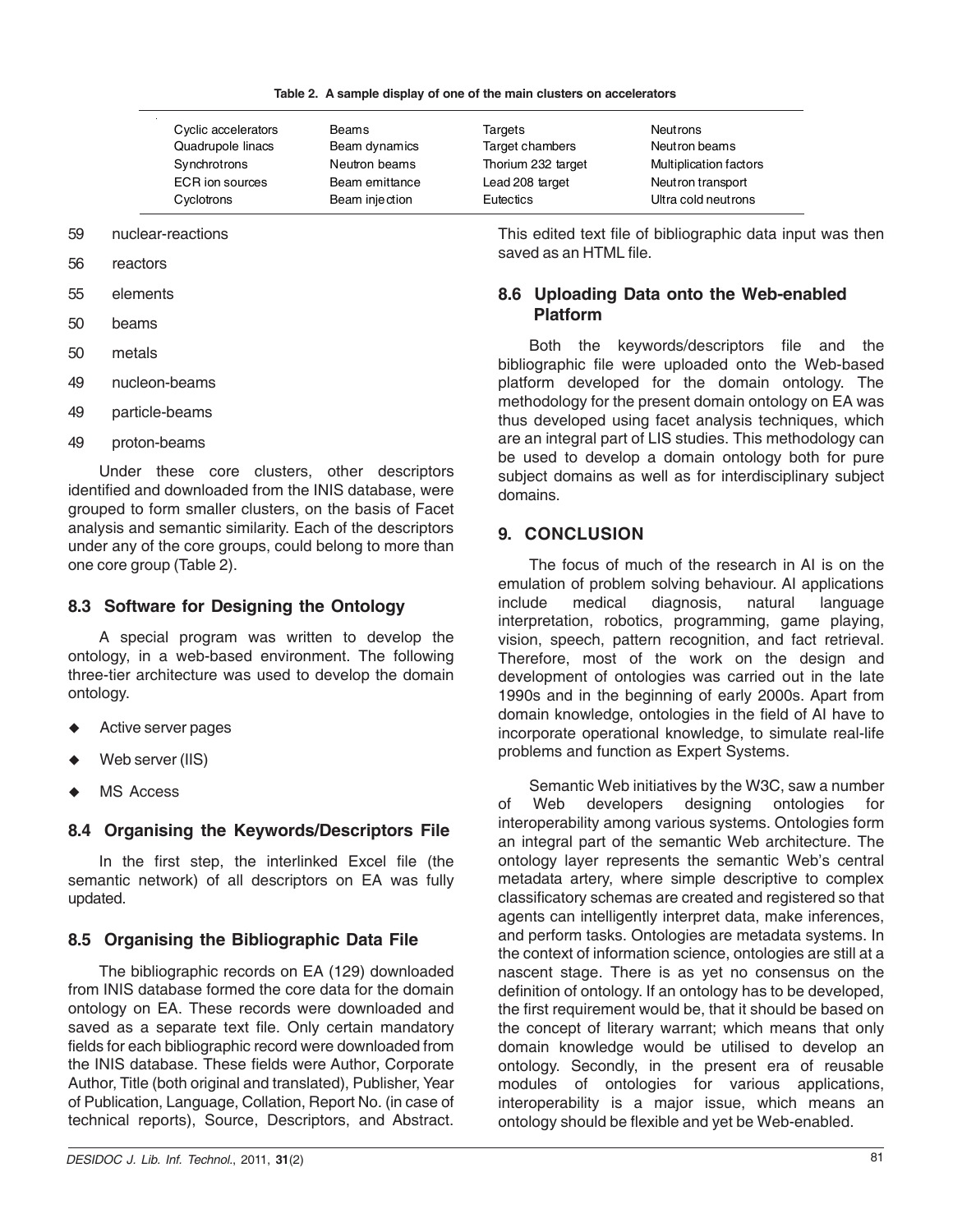Third and the most important area is vocabulary control. Information Scientists need to think beyond classes, keywords and descriptors to represent information, embodied in any document. The basic idea or the concept as envisaged by Hjorland, would be the key to effective organisation and retrieval of information. A concept encompasses keywords, descriptors, and their corresponding linkages. These linkages should also take into account, institutional, cultural, and national warrants. The complexity of evolving subject domains is another problem area and innovative methods, including webometric techniques, need to be used to harness concepts, for developing ontologies in interdisciplinary domains. The theoretical foundations of classification, rooted in logic and cognitive psychology, would form the ideal basis for developing techniques and methods for creating new domain ontologies.

# **REFERENCES**

- 1. Hobbs, J.R. Sketch of an ontology underlying the way we talk about the world. *Int. J. Human-Computer Stud.*, 1995, **43**, 819-30.
- 2. Reynaud, C. & Tort, F. Using explicit ontologies to create problem solving methods. *Int. J. Human-Computer Stud.*, 1997, **46**(2/3), 339-64.
- 3. Heijst, G.V. & Schreiber, A.T. Roles are not classes: A reply to Nicola Guarino. *Int. J. Human-Computer Stud.,* 1997, **46**(2/3), 311-18.
- 4. Gomez-Perez, A. & Benjamins, V.R. Applications of ontologies and problem-solving methods. *AI Magazine*, 1999, **20**(1) 119-22.
- 5. O'Leary, D.E. Using AI in knowledge management: Knowledge bases and ontologies. *IEEE Intell. Syst.*, 1998, **13**(3), 34-39.
- 6. O'Leary, D.E. Impediments in the use of explicit ontologies for KBS development. *Int. J. Human-Computer Stud.*, 1997, **46**(2/3) 327-37.
- 7. Noy, N.F. & McGuinness, D.L. Ontology development 101: A guide to creating your first Ontolgoy. Stanford, Stanford University, 2001.
- 8. Guarino, N. Understanding, building and using Ontologies. *Int. J. Human-Computer Stud.,* 1997, **46**(2/3), 293-310.
- 9. Noy, N.F. & Hafner, C.D. The state-of-the-art in ontology design: A Survey and comparative review. *AI Magazine*, 1997, **18**(3), 53-74.
- 10. Farquhar, A. & Fikes, A.R. The ontolingua server: A tool for collaborative ontology construction. *Int. J. Human-Computer Stud.*, 1997, **46**(6), 707-27.
- 11. Borst, P. & Akkermans, H. Engineering ontologies. *Int. J. Human-Computer Stud.,* 1997, **46**(2/3), 365-06.
- 12. Visser, P.R.S. & Bench-Capon, T.J.M. A comparison of four ontologies for the design of legal knowledge systems. *Artificial Intell. Law*, 1998, **6**(1), 27-57.
- 13. Valente, A. & Russ, T. Building and (re)using an ontology of air campaign planning*. IEEE Intelli. Syst.*, 1999, **14**(1), 27-36.
- 14. Lopez, M.F. & Gomez-Perez, A. Building a chemical ontology using MethOntology and the ontology design environment. *IEEE Intell. Syst.,* 1999, **14**(1), 37-46.
- 15. Duineveld, A.J. & Stoter, R. Wondertools? A comparative study of ontological engineering tools. *Int. J. Human-Computer Stud.*, 2000, **52**(6), 1111-33.
- 16. Holsapple, C.W. & Joshi, K.D. A collaborative approach to ontology design. *Communications of the ACM*, 2002, **45**(2), 42-47.
- 17. Everett, J.O., *et al.* Making ontologies work for resolving redundancies across documents. *Communications of the ACM*, 2002, **45**(2), 55-60.
- 18. Kohler, J., *et al.* Ontology-based text Indexing and querying for the semantic Web. *Knowledge-based Systems*, 2006, **19**(8), 744-54.
- 19. Kim, J.M., *et al.* A methodology for constructing of philosophy ontology based on philosophical texts. *Compu. Stand. Interfaces*, 2007, **29**(3), 302-15.
- 20. Dahab, M.Y.; Hassan, H.A. & Rafea, A. Text onto-Ex: Automatic ontology construction from natural English text. *Expert Syst. and Appli.*, Feb. 2007.
- 21. Dahlberg, I. Ontical structures and universal classification. Bengaluru, Sarada Ranganathan Endowment for Library Science, 1978.
- 22. Hjorland, B. & Hartel, J. Ontological, epistemological and sociological dimensions of domains: Afterword. *Knowledge Organisation*, 2003, **30**(3/4), 239-45.
- 23. Qin, J. & Paling, S. Converting a controlled vocabulary into an ontology: The case of GEM. *Information Research*, **6**(2), http//:Information R.net/ ir/6-2/paper94.html.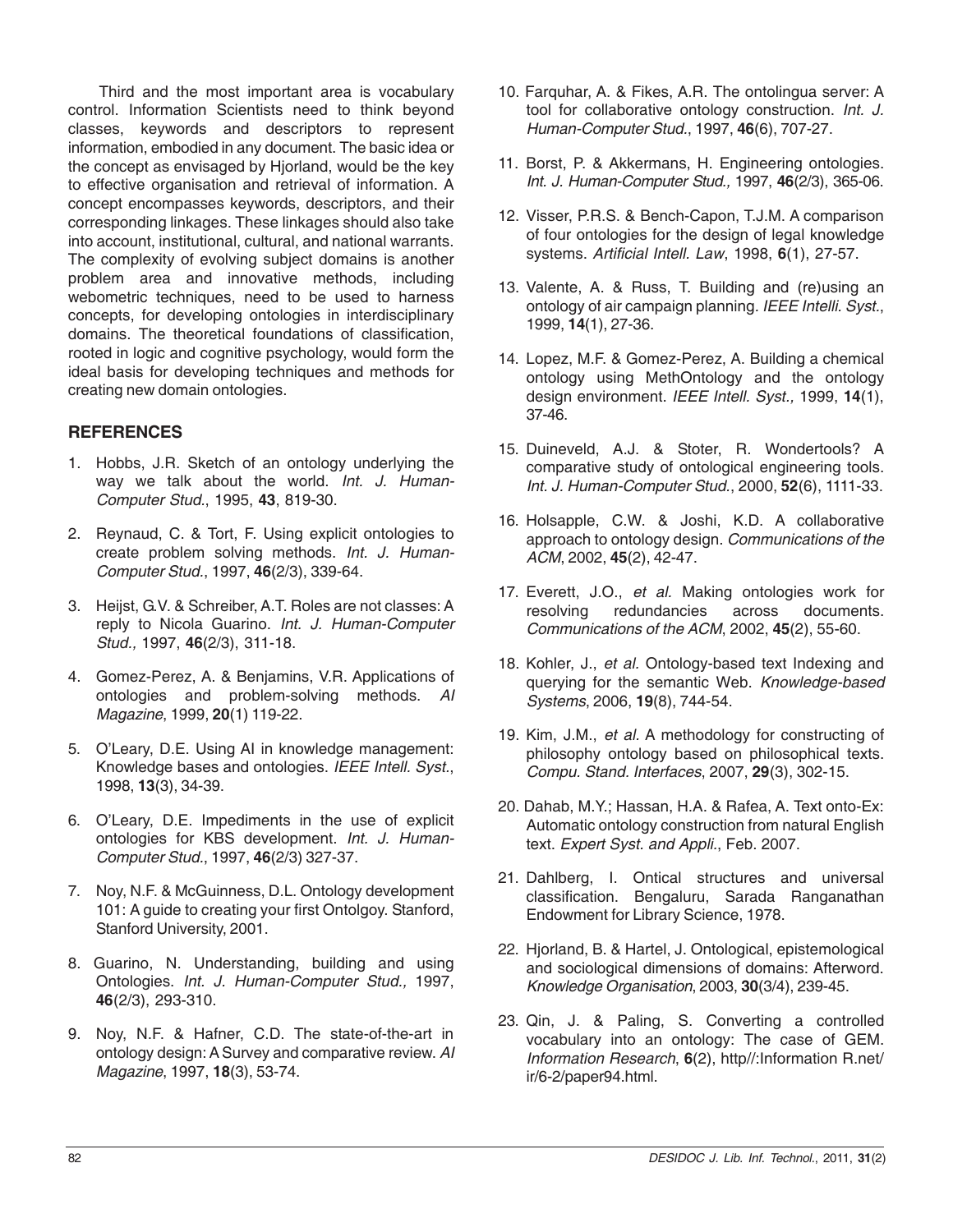- 24. Silva, N. & Rocha, J. Merging Ontologies using a bottom-up lexical and structural approach. *In* the 7<sup>th</sup> ISKO International Conference on Challenges in Knowledge Representation and Organisation for the 21<sup>st</sup> Century. Integration of Knowledge Across Boundaries, Granada, July, 10-13, 2002.
- 25. Negrini, G. & Zozi, P. Ontological analysis of literary works of art. *In* 7<sup>th</sup> ISKO International Conference on Challenges in Knowledge Representation and Organisation for the 21<sup>st</sup> Century. Integration of Knowledge Across Boundaries, Granada, 10-13 July 2002.
- 26. Mai, J.E. Organisation of knowledge in a networked environment. *Knowledge Organisation*, 2002, **30**(1), 36-37.
- 27. Gnoli, C. & Poli, R. Levels of reality and levels of representation. *Knowledge Organisation*, 2004, **31**(3), 151-60.
- 28. Ding, Y. A review of ontologies with the semantic Web in view. *J. Inf. Sci.,* 2001, **27**(6), 377-84.
- 29. Ding, Y. & Foo, S. Ontology research and development, Pt. 1: A review of ontology generation. *J. Inf. Sci.,* 2002, **28**(2), 123-36.
- 30. Ding, Y. & Foo, S. Ontology research and development, Pt. 2: A review of ontology mapping and evolving. *J. Inf. Sci.*, 2002, **28**(5), 375-88.
- 31. McGuinness, D.L. Ontologies come of age. Stanford, Stanford University, 2005. (private communication).
- 32. Kim, H. Predicting how ontologies for the semantic Web will evolve. *Communications of the ACM,* 2002, **45**(2), 48-54.
- 33. Poli, R. Ontological methodology. *Int. J. Human Computer Stud.,* 2002, **56**, 639-64.
- 34. Prieto-Diaz, R. A faceted approach to building Ontologies. (Private communication).
- 35. Charlet, J.; Bachimont, B. & Jaulent, M.C. Building medical ontologies by terminology extraction from

texts: An experiment for the intensive care units. C*omput. Biol. Med.,* 2006, **36**(7&8), 857-70.

- 36. Sanchez, D. & Moreno, A. Learning non-taxonomic relationships from Web documents for domain ontology construction. *Data and Knowl. Engi.*
- 37. Roche, M. & Kodratoff, Y. Text and Web mining approaches in Order to build specialised ontologies. *J. Dig. Inf.*, 2009, **10**(4), 1368.
- 38. Srinivasan, R.; Pepe, A. & Rodriguez, M.A. A clustering-based semi-automated technique to build cultural ontologies. *J. Amer. Soc. Inf. Sci. Technol.,* 2009, **60**(3), 608-20.
- 39. He, L. & Hou, H. Research on semi-automatic construction of domain ontology based on statistical NLP technique. *J. China Soc. Sci. Tech. Inf.*, 2009, **28**(2), 201-07.
- 40. Ziyu, L. & Lei, H. Research on construction methodology of domain ontology for high-speed railway. *J. China Soc. Sci.Tech. Inf.,* 2009, **2**8(2), 195-200.
- 41. De Nicola, A.; Missikoff, M. & Navigli, R. A. A software engineering approach to ontology building. *Inf. Syst.*, 2009, **34**(2), 258-75.
- 42. Zeng, Z. Practice in construction of traditional chinese medicine ontology. *Chinese J. Med. Lib. Inf. Sci.*, 2009, **18**(4), 1-5.
- 43. Hjorland, B. Concept theory. *J. Amer. Soc. Inf. Sci. Technol.*, 2009, **60**(8), 1519-36.
- 44. Dotsika, F. Uniting Formal and informal descriptive power: Reconciling ontologies with folksonomies. *Int. J. Inf. Manag.*, 2009, **29**(5), 407-15.
- 45. Lei, W.; Kuanjiu, Z & Peng, Q. Automatic domain ontology construction. *J. China Soc. Sci. Tech. Inf.,* 2010, **29**(1), 45-52.
- 46. Deokattey, S.; Neelameghan A. & Vijai Kumar. A method for developing a domain ontology: Case study for a multidisciplinary subject. *Knowledge Organisation*, 2010, **37**(3), 173-84.